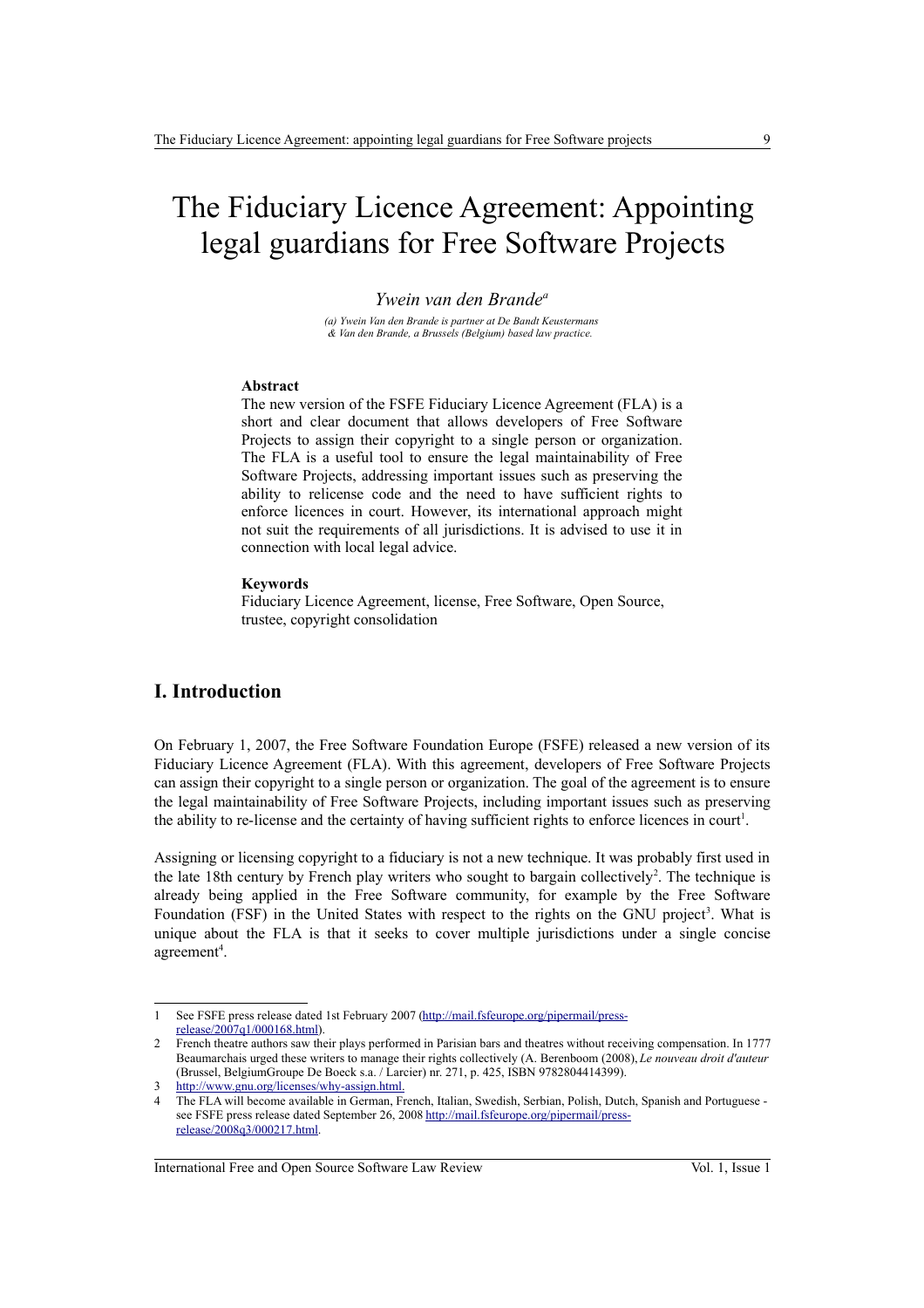While FSFE should be applauded for its efforts to make this international agreement, the FLA's generic approach does not always result in a solution that is perfect in each jurisdiction. In some jurisdictions the wording of the FLA may, for example, be incompatible with the requirements for the transfer of copyrights on existing works or future works. The FLA is undoubtedly a great starting point, but will be even better for use in consultation with a local legal expert.

## **II. The assignment of rights under the FLA**

The European Software Directive<sup>[5](#page-1-0)</sup> stipulates that the author of a computer program is the natural person or group of natural persons who has created the program<sup>[6](#page-1-1)</sup>. If the computer program is created jointly by a group of natural persons, the exclusive rights are owned jointly by the authors<sup>[7](#page-1-2)</sup>. This means that the permission of all the authors needs to be obtained to undertake any exploitation of the work.

Thanks to the specific nature of Free Software licences and the freedoms they provide, this rule of joint ownership seems to work quite well for Free Software Projects. Copyleft licences such as the GNU General Public License (GPL) are broad enough to allow collaboration between the different developers. Many Free Software Projects function without any further copyright arrangements.

But the success of Free Software projects raises questions that go beyond collaboration and software development. A simple example is the question for Free Software projects using the GNU General Public License version 2 (GPLv2) whether or not to switch to the newer GNU General Public License version 3 (GPLv3). Such decisions are difficult to take when not all copyright holders can be tracked or when they don't agree. Another example is the matter of enforcing licence compliance. This can prove to be quite difficult when the copyrights are scattered. The bundling of copyrights in a single decision taking authority is an attractive and powerful solution to such issues, and the Fiduciary Licence Agreement endeavours to achieve exactly that.

The FLA is a short and clear document that excels in its simplicity: the developer assigns his/her copyrights world-wide to a single trusted person or organization<sup>[8](#page-1-3)</sup> that returns a broad non-exclusive licence to the developer<sup>[9](#page-1-4)</sup>. In countries where such an assignment is not possible<sup>[10](#page-1-5)</sup>, the developer grants an exclusive licence on the software<sup>[11](#page-1-6)</sup>, comprising:

- 1. the right to reproduce in original or modified form;
- 2. the right to redistribute in original or modified form;
- 3. the right of making available in data networks, in particular via the Internet, as well as by providing downloads, in original or modified form;
- 4. the right to authorize third parties to make derivative works of the software, or to work on and commit changes or perform this conduct themselves<sup>[12](#page-1-7)</sup>.

<span id="page-1-0"></span><sup>5</sup> Directive 91/250/EEC.

<span id="page-1-1"></span><sup>6</sup> The legislation of the Member States may designate legal persons as the rightholder.

<span id="page-1-2"></span><sup>7</sup> Directive 91/250/EEC, Article 2.<br>8 FLA 81

<span id="page-1-3"></span> $FLA$  §1.

<span id="page-1-5"></span><span id="page-1-4"></span> $FLA $3 (2)$ 

<sup>10</sup> For example, and as cited in the FLA in footnote 1, Germany, Austria, Slovenia and Hungary are countries where assignments of the copyright in a work are impossible.

<span id="page-1-6"></span><sup>11</sup> The assignment of copyrights to the fiduciary is not always necessary to achieve a similar result. The Apache Software Foundation Individual Contributor License Agreement, e.g., opts for a broad licence instead of the assignment of copyright [\(http://www.apache.org/licenses/icla.txt\)](http://www.apache.org/licenses/icla.txt).

<span id="page-1-7"></span><sup>12</sup> FLA §1.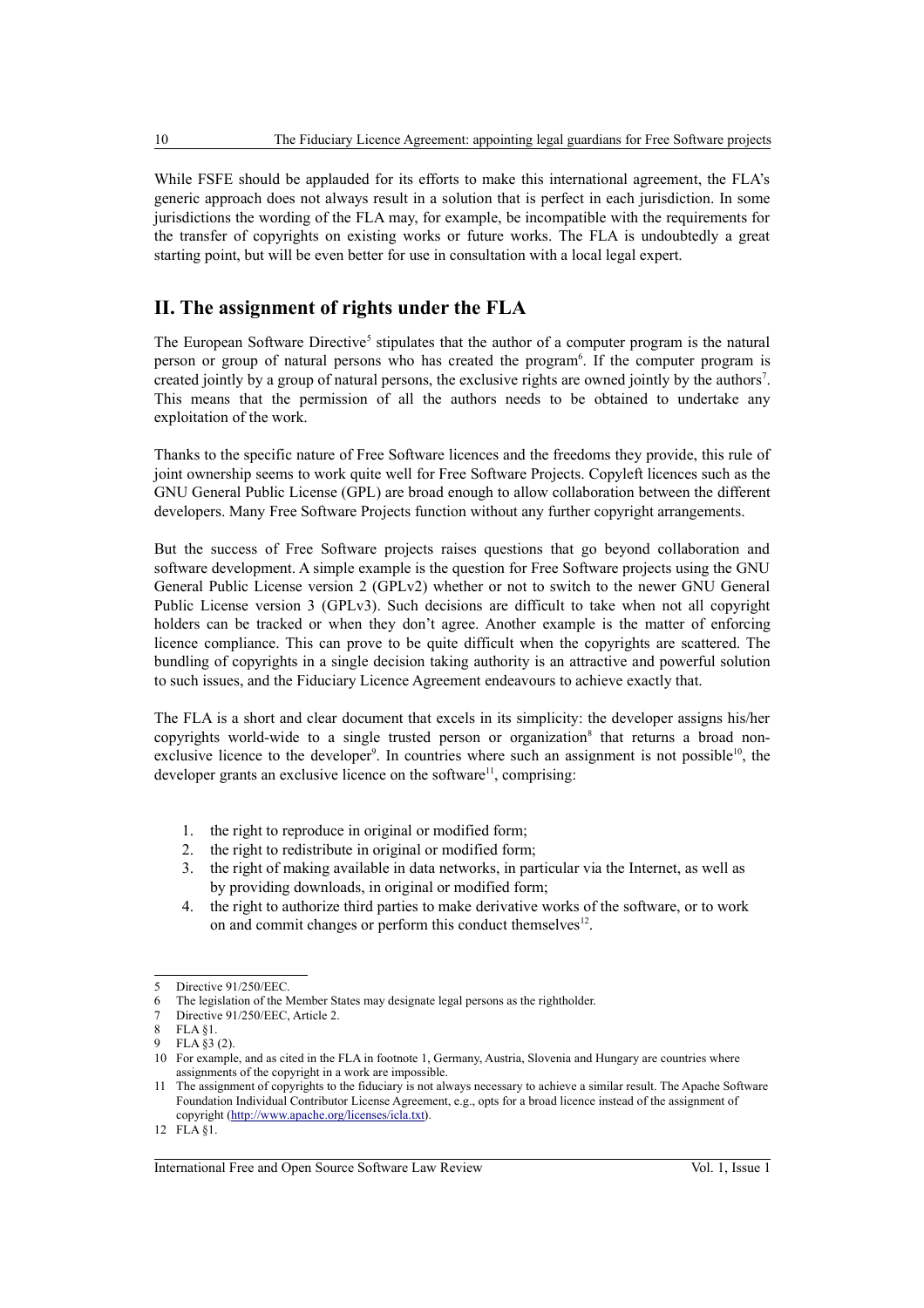The copyrights assigned (or exclusively licensed) under the FLA also include, where possible, rights on future developments, future corrections of errors or faults and other future modifications and derivative works of the software made by the developer assigning the copyrights. Modifications that are not derived from the software but that should be regarded as independent and original software are not affected by the assignment of future rights $13$ . If the assignment of rights in future works is not possible in a country, like France, for example, these rights will not be assigned<sup>[14](#page-2-1)</sup>. If future rights are not assigned, those rights will remain fragmented with their respective authors. In these situations, a periodical assignment of copyrights would be required to accomplish a full assignment over time<sup>[15](#page-2-2)</sup>.

It is evident that the authors of the FLA had to choose a generic wording that is valid in as many jurisdictions as possible, instead of addressing each country individually. But drafting such a catch all clause is a difficult exercise that might not result in a solution that is perfect in each jurisdiction. Under the Belgian jurisdiction, for example, the assignment of rights in future works is only valid for a limited period in time<sup>[16](#page-2-3)</sup>. A transfer of copyrights in future works that is *temporally unlimited* is not valid. To achieve the same result under Belgian law, the wording *"for the entire term of copyright protection"* would be more effective than *"temporally unlimited"* as provided for in FLA article 3 (4). Another particularity under Belgian law for the transfer of rights in future works is the obligation to stipulate the genre of the work<sup>[17](#page-2-4)</sup>. The term genre is ambiguous and often leads to confusion. Is it meant to serve in a peer-to-peer environment, strictly on a mobile device, or merely as documentation? All these exploitation methods and uses of the same work may qualify as different genres under Belgian law and should be named in the agreement. The transfer of rights with respect to still unknown exploitation methods is void under Belgian law<sup>[18](#page-2-5)</sup>. That is why the FLA should be used in connection with local legal advice.

Article  $6(b)$  of the Berne Convention<sup>[19](#page-2-6)</sup> provides that the author of a literary work has the right to claim authorship and to object to certain modifications and other derogatory actions, even after the transfer of his economic copyrights on said work. These are the so-called inalienable moral rights of the author. As the European Software Directive provides that computer programs need to be protected by copyright as literary works within the meaning of the Berne Convention<sup>[20](#page-2-7)</sup>, the question of how these moral rights affect the transfer of the copyrights to the fiduciary under the FLA arises. The FLA stipulates that it leaves the moral and/or personal rights of the author unaffected<sup>[21](#page-2-8)</sup>. This is a good decision on the part of the authors of the FLA, as the question of how the inalienable moral rights affect software is not unique to Free Software $22$ .

The copyright assignment under the FLA is world-wide, temporally unlimited and quasiunconditional. Only in case that the fiduciary violates the principles of Free Software does the

<span id="page-2-0"></span><sup>13</sup> FLA §2.

<span id="page-2-1"></span><sup>14</sup> FLA, footnote 2.

<span id="page-2-2"></span><sup>15</sup> The Apache Software Foundation Individual Contributor License Agreement contains an opening to such a periodical transfer by providing that only *intentionally submitted* modifications and additions will be covered under the Individual Contributor License Agreement.

<span id="page-2-3"></span><sup>16</sup> Belgian Copyright law of 30 June 1994, article 3, §2 (available at [http://www.juridat.be/cgi\\_loi/loi\\_a.pl?](http://www.juridat.be/cgi_loi/loi_a.pl?language=nl&caller=list&cn=1994063035&la=n&fromtab=wet&sql=dt=)

<span id="page-2-4"></span>[language=nl&caller=list&cn=1994063035&la=n&fromtab=wet&sql=dt='wet'&tri=dd+as+rank&rech=1&numero=1\)](http://www.juridat.be/cgi_loi/loi_a.pl?language=nl&caller=list&cn=1994063035&la=n&fromtab=wet&sql=dt=). 17 Belgian Copyright law of 30 June 1994, article 3, §1.

<span id="page-2-5"></span><sup>18</sup> Belgian Copyright law of 30 June 1994, article 3, §1.

<span id="page-2-6"></span><sup>19</sup> Berne Convention for the Protection of Literary and Artistic Works of September 9, 1886, as last amended on September 28, 1979.

<span id="page-2-7"></span><sup>20</sup> Directive 91/250/EEC, Article 1.1.

<span id="page-2-8"></span><sup>21</sup> FLA §1 (2).

<span id="page-2-9"></span><sup>22</sup> E. J. Louwers and C. E. J. Prins (2008), *International Computer Law* (San Francisco, CA, USA: Matthew Bender / LexisNexis) § 7.20, p. 7-86, ISBN 9780820513188.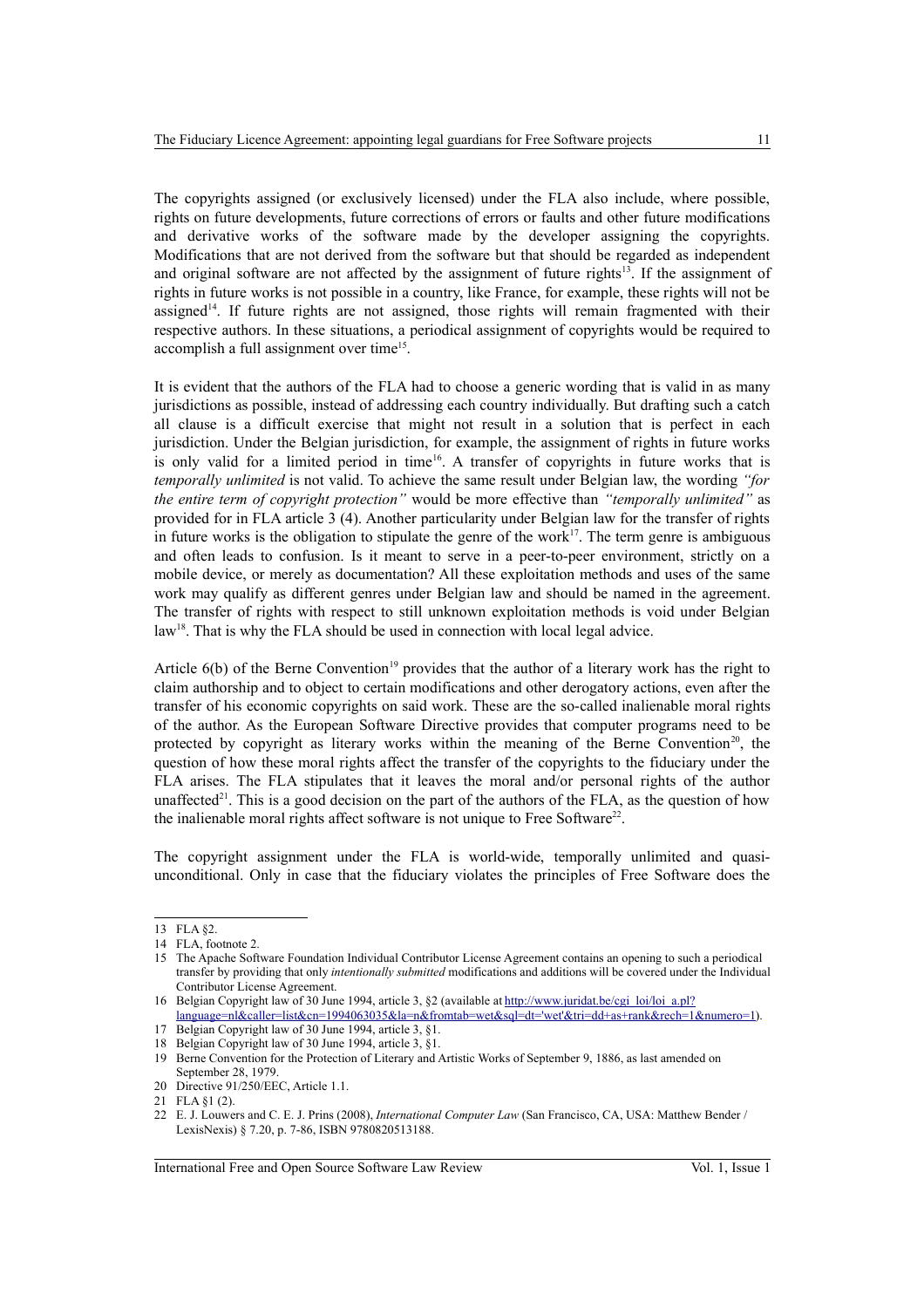copyright revert to its original owner(s)<sup>[23](#page-3-0)</sup>. Thus, only persons and organisations held in great trust by the original copyright holders should be appointed as fiduciary. The FLA §3 (3) provides: *"In the event FSFE violates the principles of Free Software, all granted rights and licences shall automatically return to the Beneficiary and the licences granted hereunder shall be terminated and expire."* It might have been prudent to add that licences granted by the fiduciary to users that comply with the Free Software principles remain unaffected by a termination of the FLA.

## **III. The fiduciary**

In theory, any person or organization can offer to act as fiduciary for a Free Software project using the FLA as a form. However, such responsibility should not be undertaken lightly as there may be a question of whether the fiduciary assumes liability for the software through the FLA and the subsequent licensing of the software to third parties in its own name<sup>[24](#page-3-1)</sup>. Besides a guarantee regarding employer's rights<sup>[25](#page-3-2)</sup>, the FLA does not contain any contractual warranty or disclaimer with respect to the assigned software. What for instance if a third party not having accepted the GPL suffers damages or if a virus has been wilfully included in the code? Even though under normal circumstances an appeal on the exclusion of liability may be upheld in court, assuming liability is not always free of risk $^{26}$  $^{26}$  $^{26}$ . Of course, transferring the liability to an exploitation company or non-profit organization may also be utilized as a means to mitigate the liability of the authors.

Under its Fiduciary Programme the FSFE offers to act as fiduciary to whom the copyrights on a Free Software Project can be assigned via the FLA. In fact, the FSFE is the default fiduciary in the FLA. But FSFE only accepts a limited number of projects<sup>[27](#page-3-4)</sup>. Projects that have been selected are Bacula.org and OpenSwarm<sup>[28](#page-3-5)</sup>.

The offer of FSFE to act as a legal guardian of Free Software Projects is a good initiative that will undoubtedly leverage a Free Software Project's strength to enforce third party compliance to the licence terms. However, whether FSFE is the optimal organisation to act as a guardian, and whether the objectives and actions of FSFE will be in line with the wishes of the developers, remains to be seen. It is up to FSFE to prove that it has the integrity and trustworthiness to fulfil this role. But even though its Fiduciary Licence Policy<sup>[29](#page-3-6)</sup> is rather short, it clearly shows the willingness of FSFE to act as a neutral legal guardian that will not interfere with the project management, direction or administration. As Georg Greve, former President and founder of FSFE explains<sup>[30](#page-3-7)</sup>: *"For us the most important issue is not whether projects assign their copyright to FSFE or any other organisation. We just want to do our part so projects do not neglect these issues"*.

Another significant legal question that arises with FSFE acting as guardian and manager of the copyrights on Free Software projects is whether so doing would cause FSFE to qualify as a collective management society in the field of copyright with all rights and obligations this entails. Collective management societies are bodies that group authors in order to more effectively manage their copyrights.

Since there is no uniform European definition of what the function is of collective management

International Free and Open Source Software Law Review Vol. 1, Issue 1

<span id="page-3-0"></span><sup>23</sup> The FLA remains silent as to how such a return of rights and licences will take place. If no amicable settlement can be negotiated, the author will need to refer the matter to the court.

<span id="page-3-1"></span><sup>24</sup> FLA § 3 (1).

<span id="page-3-2"></span><sup>25</sup> FLA § 1 (3).

<span id="page-3-3"></span><sup>26</sup> E. J. Louwers and C. E. J. Prins (2008) § 17.04[B], p. 17-15.

<span id="page-3-4"></span><sup>27</sup> FSFE has published its selection guidelines on [http://www.fsfeurope.org/projects/ftf/guidelines.en.html.](http://www.fsfeurope.org/projects/ftf/guidelines.en.html)

<span id="page-3-5"></span><sup>28</sup> [http://mailman.fsfeurope.org/pipermail/press-release/2007q1/000168.html.](http://mailman.fsfeurope.org/pipermail/press-release/2007q1/000168.html)

<span id="page-3-6"></span><sup>29</sup> Available at [http://www.fsfeurope.org/projects/ftf/fiduciary-policy.en.html.](http://www.fsfeurope.org/projects/ftf/fiduciary-policy.en.html)

<span id="page-3-7"></span><sup>30</sup> See FSFE press release dated 1st February 2007 [http://mail.fsfeurope.org/pipermail/press-release/2007q1/000168.html.](http://mail.fsfeurope.org/pipermail/press-release/2007q1/000168.html)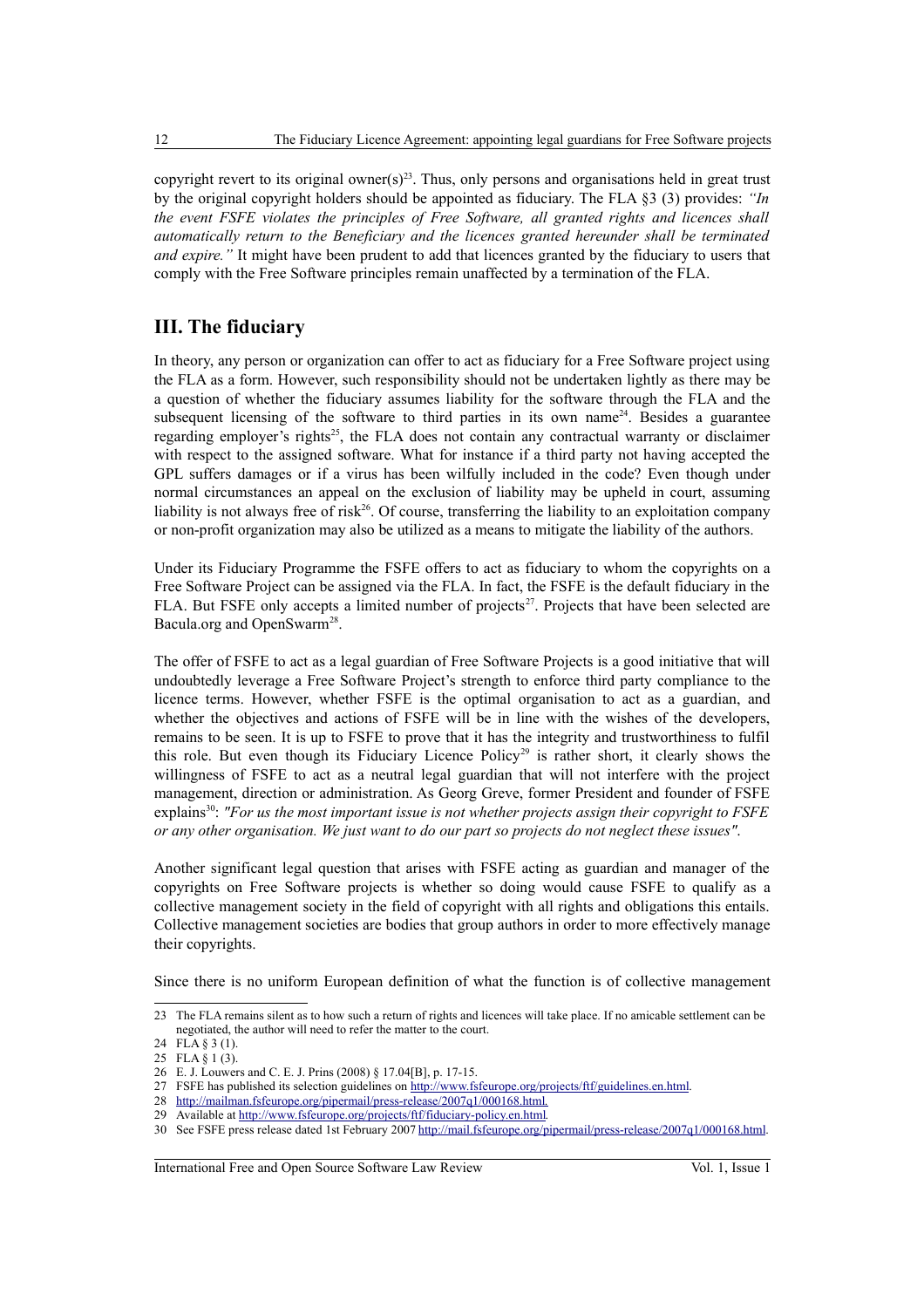societies, this remains very much an open question. On the one hand, collective management societies are often referred to as collecting societies in European directives $3<sup>1</sup>$ . This might suggest that only societies that collect royalties and distribute them amongst their members qualify as collecting societies, what typically is not the case for FSFE. The denomination *collecting societies* seems however too narrow to cover the real function of collective management societies $3<sup>32</sup>$  $3<sup>32</sup>$  $3<sup>32</sup>$ . Directive 93/83/EEC e.g., defines a *collecting society* much more broadly *"as any organization which manages or administers copyright or rights related to copyright as its sole purpose or as one of its main purposes"*[33](#page-4-2). The European Parliament resolution of January 15, 2004 on a Community framework for collective management societies in the field of copyright and neighbouring rights<sup>[34](#page-4-3)</sup> applies the term "collective management societies". Even though this resolution does not contain a definition, it is clear that the functions of a collective management society under this resolution exceed the mere collection and distribution of royalties<sup>[35](#page-4-4)</sup>.

Moreover, the answer to the question whether FSFE would qualify as a collective management society might vary amongst the European Member States. Collective management societies are governed by national legislation, and these various laws and provisions differ widely due to the fact that every country has its own traditions and specific historical, legal, cultural and economic characteristics<sup>[36](#page-4-5)</sup>.

The question whether the FSFE would qualify as a collective rights management body or not, is not without relevance as the recognition as a collective rights management body is conditioned to various obligations that differ widely amongst the Member States. These obligations range from transparency obligations to governmental control. Should FSFE qualify as a collective management body, it is paramount for FSFE to seek recognition, as collective rights management bodies must be regularly recognized in order to represent the holders of intellectual property rights in legal actions<sup>[37](#page-4-6)</sup>.

### **IV. Conclusion**

Free Software communities must take their rights seriously if they expect third parties to comply with and respect their licences. This includes organizing and structuring these rights in a way that ensures the legal coherence of a project's rights in the future. The FLA is a useful tool to assist with this task and FSFE should be applauded for its efforts to draft this agreement. However, local laws often have particular requirements that may pose a risk when utilising generic international agreements. Therefore, while the FLA is undoubtedly a great starting point, it is prudent to consult with a local legal expert prior to putting it to use.

International Free and Open Source Software Law Review Vol. 1, Issue 1

<span id="page-4-0"></span><sup>31</sup> E.g. old Directive 92/100/EEC, article 4; Directive 93/83/EEC, article 1 and Directive 2001/84/EC, consideration 28.

<span id="page-4-1"></span><sup>32</sup> Under Belgian law (Belgian Copyright law of 30 June 1994, article 65) societies for the management of rights are defined as all who collect or distribute rights for the account of the right holders. Where this legal definition stresses the collection and distribution, it would be wrong to reduce the role of management societies thereto (F., De Visscher and B., Michaux (2000), *Précis du droit d*"*auteur et des droits voisins*, (Brussels, Belgium: Bruylant) p. 399, ISBN

<span id="page-4-2"></span><sup>2802712799).</sup> 33 Directive 93/83/EEC, article 1 §4. Available at

[http://www.ebu.ch/CMSimages/en/leg\\_ref\\_ec\\_directive\\_copyright\\_satellite\\_cable\\_270993\\_tcm6-4289.pdf.](http://www.ebu.ch/CMSimages/en/leg_ref_ec_directive_copyright_satellite_cable_270993_tcm6-4289.pdf) 34 OJ C 92 E, 16.4.2004, p.425. Available at: [http://eur-lex.europa.eu/LexUriServ/LexUriServ.do?](http://eur-lex.europa.eu/LexUriServ/LexUriServ.do?uri=OJ:C:2004:092E:0425:0432:EN:PDF)

<span id="page-4-3"></span>uri=OJ:C:2004:092E:0425:0432:EN:PDF

<span id="page-4-4"></span><sup>35</sup> The resolution stresses e.g. the cultural and social aspects (nr. 13, 22 and 27).

<span id="page-4-5"></span><sup>36</sup> Resolution, nr. 35. For a comparative study, see The Collective Management Of Rights In Europe, The Quest for Efficiency, KEA, July 2006, available at [http://www.europarl.europa.eu/comparl/juri/study/rights\\_en.pdf.](http://www.europarl.europa.eu/comparl/juri/study/rights_en.pdf)

<span id="page-4-6"></span><sup>37</sup> Directive 2004/48/EC, article 4 (c). Available at: [http://eur](http://eur-lex.europa.eu/pri/en/oj/dat/2004/l_195/l_19520040602en00160025.pdf)[lex.europa.eu/pri/en/oj/dat/2004/l\\_195/l\\_19520040602en00160025.pdf.](http://eur-lex.europa.eu/pri/en/oj/dat/2004/l_195/l_19520040602en00160025.pdf)